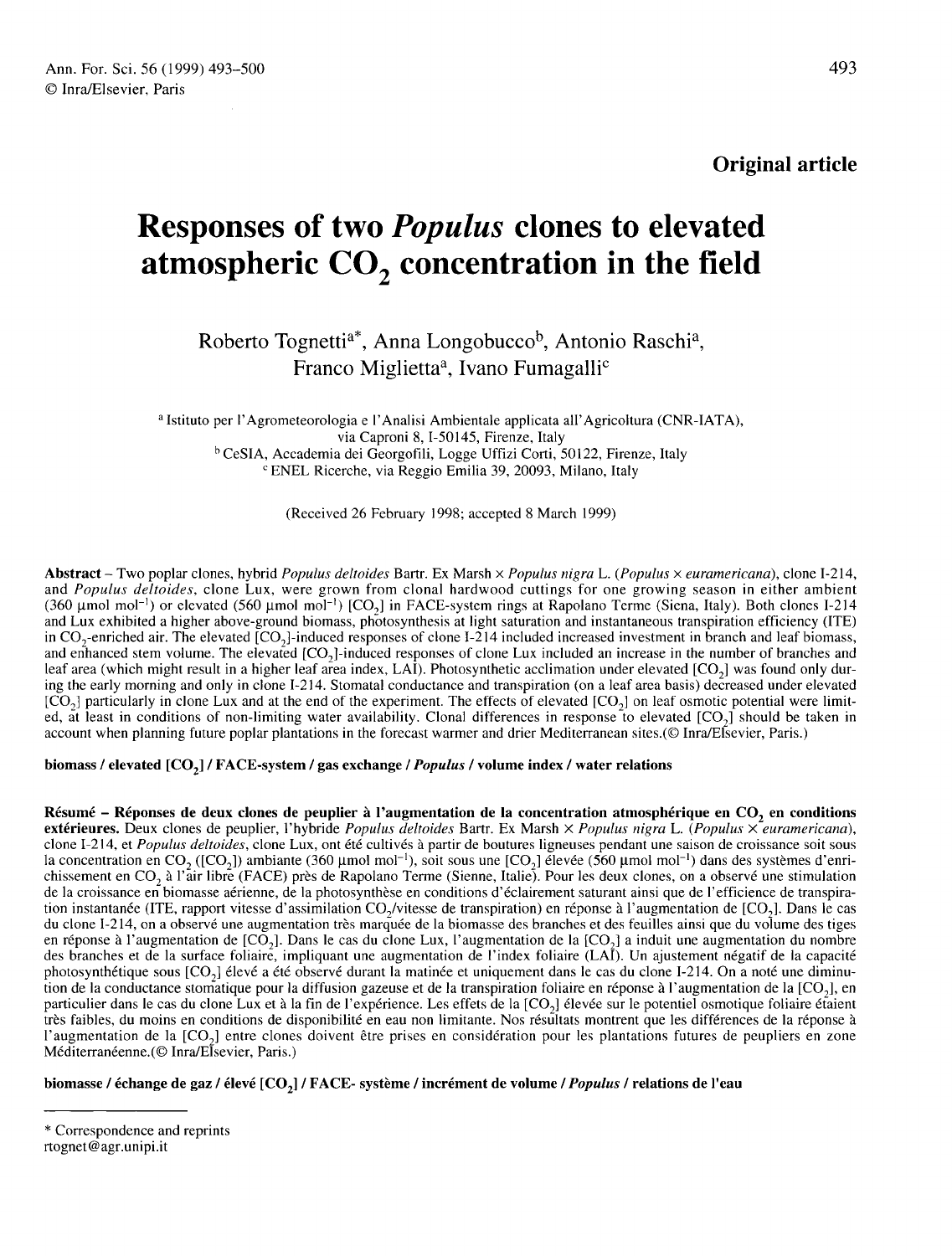# 1. Introduction

The stimulation of tree growth by short-term exposure<br>to elevated atmospheric  $CO_2$  concentration ( $[CO_2]$ ) has The stimulation of tree growth by short-term exposure<br>to elevated atmospheric  $CO_2$  concentration ( $[CO_2]$ ) has<br>been well documented [1, 3, 8]. This growth enhancement is the result of the stimulation of a number of basic processes underlying overall plant growth and develop ment is the result of the stimulation of a number of basic<br>processes underlying overall plant growth and develop-<br>ment. Amongst the primary effects of elevated  $[CO_2]$  on<br>trees, an increase in photosynthetic rates [6], a trees, an increase in photosynthetic rates [6], a reduction of stomatal conductance and decreased leaf transpiration rates [17] are also generally reported for Populus, although this is not always the case [1]. Trees grown in rates [17] are also generally reported for *Populus*,<br>although this is not always the case [1]. Trees grown in<br>elevated  $[CO_2]$  can show evidence of downward accli-<br>mation of photosynthesis (see [111]), i.e. a decrease in mation of photosynthesis (see [11]), i.e. a decrease in photosynthetic performance as compared with trees grown in ambient  $[CO_2]$ , when measured under the same conditions, due to intrinsic changes in the photosynthetic machinery. Secondary effects may include growth and several morphological and developmental effects [4, 5]. In Mediterranean environments, the mechanisms for turgor maintenance are particularly important for growth and survival of plants. Osmotic adjustment in leaves of gor maintenance are particularly important for growth<br>and survival of plants. Osmotic adjustment in leaves of<br>plants exposed to elevated  $[CO_2]$  due to enhanced con-<br>centrations of soluble sugars  $[3]$  might allow them to centrations of soluble sugars [3] might allow them to maintain higher relative water content and turgor pressure [15], thus being able to sustain growth and metabolism during drought [20]. Contrasting results are, however, reported in the literature [21].

Amongst different tree species and genotypes within the same genus and species, physiological and morphological responses to elevated  $[CO<sub>2</sub>]$  may vary considerably (e.g. [4-7, 9, 16]). Because of the steadily increasing demand for biomass as a renewable energy source [12], there is a need to obtain more information on the ing demand for biomass as a renewable energy source<br>[12], there is a need to obtain more information on the<br>likely consequences of the predicted global  $[CO<sub>2</sub>]$ <br>change on growth, development and productivity of change on growth, development and productivity of highly productive, short-rotation tree crops such as Populus spp. and hybrids. Poplar species and hybrids generally show a large positive response to  $CO<sub>2</sub>$  enrichment [2, 4, 5, 10, 16] under more or less controlled environmental conditions (glasshouse cabinets, growth chambers and open-top chambers). There has been discussion of problems associated with interpreting plant responses to elevated [CO,] when grown in manipulated environments [1]; however, the effects on poplar species in the field have not been elucidated.

The concept of response specificity among tree genera to an increase in  $[CO_2]$  [3, 9] has been extended to within genera [4, 5]. The aim of this study was to examine the effects of an increase in  $[CO<sub>2</sub>]$  on growth characteristics, gas exchange and leaf water relations of two Populus clones, differing in crown architecture, plant branchiness, leaf morphology, and resistance to climatic

and biotic factors. We exposed clonal cuttings to elevated [CO<sub>2</sub>] for one growing season in the field by means of a free air CO<sub>2</sub> enrichment facility. FACE-system. ed  $[CO<sub>2</sub>]$  for one growing season in the field by means of a free air  $CO<sub>2</sub>$  enrichment facility, FACE-system.

# 2. Materials and methods

## 2.1. Plant materials and planting conditions

Two poplar clones, hybrid Populus deltoides Bartr. Ex Marsh  $\times$  Populus nigra L. (Populus  $\times$  euramericana) clone I-214 which is relatively resistant to wind, susceptible to Marssonina brunnea (Ell. and Ev.) P. Magn. and has a light crown, and Populus deltoides clone Lux which is moderately drought resistant and characterized by an open crown with large branches and leaves, were raised from clonal hardwood cuttings (25 cm long) in clone I-214 which is relatively resistant to wind, suscep-<br>tible to *Marssonina brunnea* (Ell. and Ev.) P. Magn. and<br>has a light crown, and *Populus deltoides* clone Lux<br>which is moderately drought resistant and character Rapolano Terme (Siena, Italy). Each ring was divided into four sectors. On 11 April 1997, the cuttings, 52 per ring (i.e. 13 per clone and per sector), were planted at a spacing of 1 m ( $1 \times 1$  m). The distance between the two rings was 30 m, and to reduce the boundary effect, each<br>ring was surrounded by several spare plants.  $CO_2$  enrich-<br>ment started 3 weeks after planting at bud break. Each ment started 3 weeks after planting at bud break. Each ring was manually weeded, and all plants were daily drip irrigated throughout the experiment. Because nutrient conditions were near optimal at the start of the experiment, fertilizer was only applied once during the spring.

# 2.2. FACE-system design

The FACE-system consists of a perforated circular annulus,  $CO_2$  supply components,  $[CO_2]$  monitoring components and a PC-based control program. The circular array of multiple emitter port points is a 8-m-diameter toroidal distribution PVC plenum with an internal diameter of 20 cm. A high volume blower injects air into the plenum. Pure  $CO<sub>2</sub>$  is mixed with ambient air by placing the outlet immediately after the blower at the level of a flexible pipe which connects the blower to the plenum. The  $CO<sub>2</sub>$  injection rate is controlled by a motorized metering valve (Zonemaster, Satchwell Control System, Milano, Italy).  $CO_2$  was supplied 24 h per day. The height of the plenum may be increased by means of extensive legs. This has permitted us to follow the growth of plants and allowed for  $CO<sub>2</sub>$  fumigation of the plant canopy up to 2 m in height. A detailed description of the FACE-system can be found in Miglietta et al. [ 14].

## 2.3. Growth and biomass measurements

Total plant height (H), basal (D) and apical stem diameter, number of leaves and branches were monitored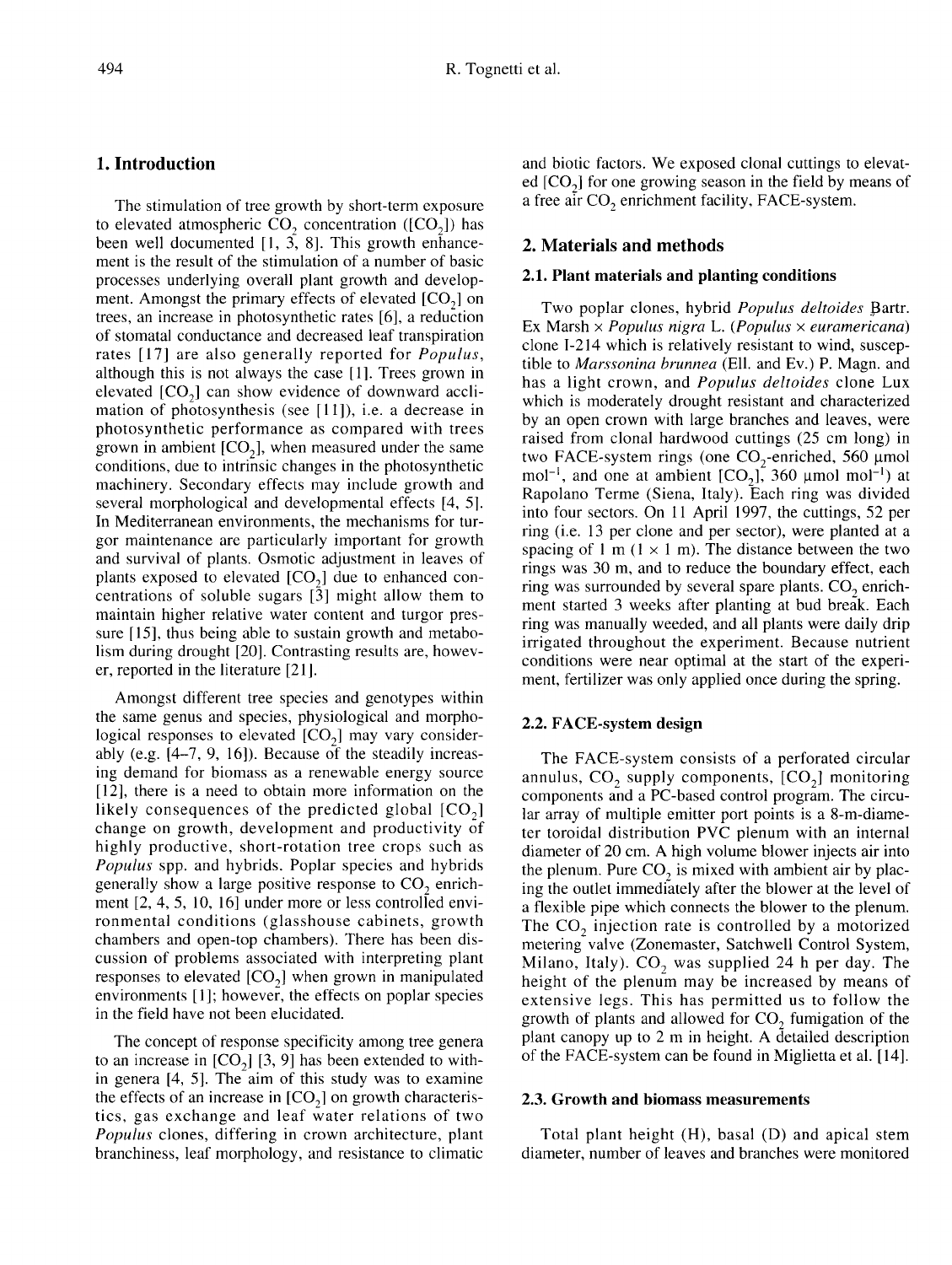throughout the experiment. Stem volume index was esti-<br>mated for each plant as  $D^2H$  and as Responses of two *Popu*<br>
throughout the experiment. Stem volume index was esti-<br>
mated for each plant as  $D^2H$  and as<br>  $(\pi/3)H(R_1^2+R_1R_2+R_2^2)$ , where  $R_1$  and  $R_2$  are the radii at<br>
the bottom and the top of the st the bottom and the top of the stem, respectively.

At the end of August 1997, plants were harvested for analysis of above-ground biomass (stem, branches and leaves). All leaves, branches and stems were oven-dried at 70 °C until constant weight was reached. Leaf weight ratio (LWR) was calculated as the ratio of total leaf biomass to total plant biomass. Leaf area (stem and branches) was determined using an area meter (Li-cor, Lincoln, NE, USA). Specific leaf area (SLA) was calculated as the ratio of total leaf area to total leaf biomass. Leaf area index was estimated from total leaf area per plant and number of plants per clone and per ground area of the<br>ring (50 m<sup>2</sup>). Stem diameters of harvested plants were measured at 1-m intervals. For each 1-m stem segment, the volume was calculated based on the formula for the truncated cone as above, but where  $R_1$  and  $R_2$  are the radii at the bottom and the top of each segment, respectively, and H is the length of the segment. Total stem volume was obtained by summing the volumes of all individual stem segments. Branch length per plant was also determined.

#### 2.4. Gas exchange measurements

Gas exchange measurements (light-saturated photosynthesis, stomatal conductance and leaf transpiration) were made using a portable, open-system gas analyser (CIRAS, PP-systems, Hitchin, UK), on intact attached leaves at the same developmental stage. Mature, fully expanded leaves (sixth from the apex) of three plants per sector were sampled. Maximum photosynthetic rate, stomatal conductance and instantaneous transpiration efficiency (ITE, calculated as photosynthesis/transpiration) were measured at about 2-week intervals on sunny days, from 9 to 14 h, under saturating PPFD conditions of about 1 500 μmol  $m^{-2}$  s<sup>-1</sup>. On several occasions, gas exchange was monitored throughout the day. At the end of the experiment, two identical open gas exchange systems (previously cross-calibrated) were used for reciprocal photosynthetic rate determination. The reference tems (previously cross-calibrated) were used for recipro-<br>cal photosynthetic rate determination. The reference<br>[CO<sub>2</sub>] was set at 360 and 560 µmol mol<sup>-1</sup>, and measure-<br>ments performed in the two rings (two CO<sub>2</sub> treatmen [CO<sub>2</sub>] was set at 360 and 560 µmol mol<sup>-1</sup>, and measure-<br>ments performed in the two rings (two CO<sub>2</sub> treatments)<br>simultaneously (measuring the same leaf at both refersimultaneously (measuring the same leaf at both referments performed in the two rings (two  $CO_2$  treatments)<br>simultaneously (measuring the same leaf at both refer-<br>ence  $[CO_2]$  alternately). The measurements were made in<br>the morning at 2-h intervals on labelled leaves; the the morning at 2-h intervals on labelled leaves; the measurements were first made on setting the measurement  $[CO<sub>2</sub>]$  at the plant growth  $[CO<sub>2</sub>]$ ; subsequently the measurement  $[CO<sub>3</sub>]$  was switched from low to h surements were first made on setting the measurement  $[CO<sub>2</sub>]$  at the plant growth  $[CO<sub>2</sub>]$ ; subsequently the measurement  $[CO<sub>2</sub>]$  was switched from low to high in the  $[CO_2]$  at the plant growth  $[CO_2]$ ; subsequently the measurement  $[CO_2]$  was switched from low to high in the case of plants grown at ambient  $[CO_2]$  or vice versa in the case of plants exposed to elevated  $[CO_2]$ .

## 2.5. Pressure-volume curves

Determination of pressure-volume relationships followed the method of Roberts and Knoerr [18]. Six trees per clone, per treatment were selected for pressure-vol ume curves. One fully expanded leaf at the same stage of development per tree was sampled on different dates during the summer, recut under distilled water and rehydrated overnight in the dark. During the next day, the leaves were progressively dehydrated by the sap expression method using a pressure chamber. Water was expressed and collected into vials filled with a wad of tissue, which were attached to the exposed petiole, until water no longer emerged from the cut surface. Successive points on the pressure-volume curve (the cumulative volume of expressed water and the corresponding water potential required to express that volume from the tissue) were measured at increments of about 0.1-0.2 MPa. After the pressure chamber readings, leaves were oven-dried at 70 °C to determine their relative water content (RWC, fresh weight - dry weight/saturated weight - dry weight). Leaves were weighed immediately before and after the pressure-volume measurements in order to confirm that more than 90 % of the water removed from the tissue during the experiment was recovered. Water potential components (osmotic potential at saturation and turgor loss point, RWC at turgor loss point) were calculated according to Schulte and Hinckley [19]. Weight-averaged bulk modulus of elasticity was calculated after Wilson et al. [22].

#### 2.6. Statistical analysis

Results were subjected to either a one-way or twoway analysis of variance  $(ANOVA)$  to statistically examine the effects of clone and  $CO_2$  treatment.

#### 3. Results

Heights of clone I-214 were significantly ( $P < 0.05$ ) Heights of clone I-214 were significantly ( $P < 0.05$ ) greater in the elevated  $[CO_2]$  treatment than in the ambi-<br>ent ICO<sub>2</sub>] treatment only during the second half of July Heights of clone 1-214 were significantly ( $P \le 0.03$ )<br>greater in the elevated  $[CO_2]$  treatment than in the ambi-<br>ent  $[CO_2]$  treatment only during the second half of July<br>and the first week of August (from day of year 1 and the first week of August (from day of year 196 to 217), but by the end of the experimental treatment the difference in average plant height was small *(figure 1,* upper panel, and *table I*). Clone Lux did not show any difference in height between treatments throughout the experimental period. Clone I-214 was overall taller than clone Lux ( $P < 0.05$ ). Clonal differences in plant height experimental period. Clone 1-214 was overall taller than<br>clone Lux ( $P < 0.05$ ). Clonal differences in plant height<br>were more pronounced in the elevated [CO<sub>2</sub>] treatment.<br>Clone Lux showed a strong ( $P < 0.05$ ) and positive Clone Lux showed a strong ( $P < 0.05$ ) and positive were more pronounced in the elevated  $[CO_2]$  treatment.<br>Clone Lux showed a strong ( $P < 0.05$ ) and positive<br>effect of the elevated  $[CO_2]$  treatment on the number of<br>branches produced during the growing season *(table I)*. branches produced during the growing season (table I), and clonal differences were evident only under elevated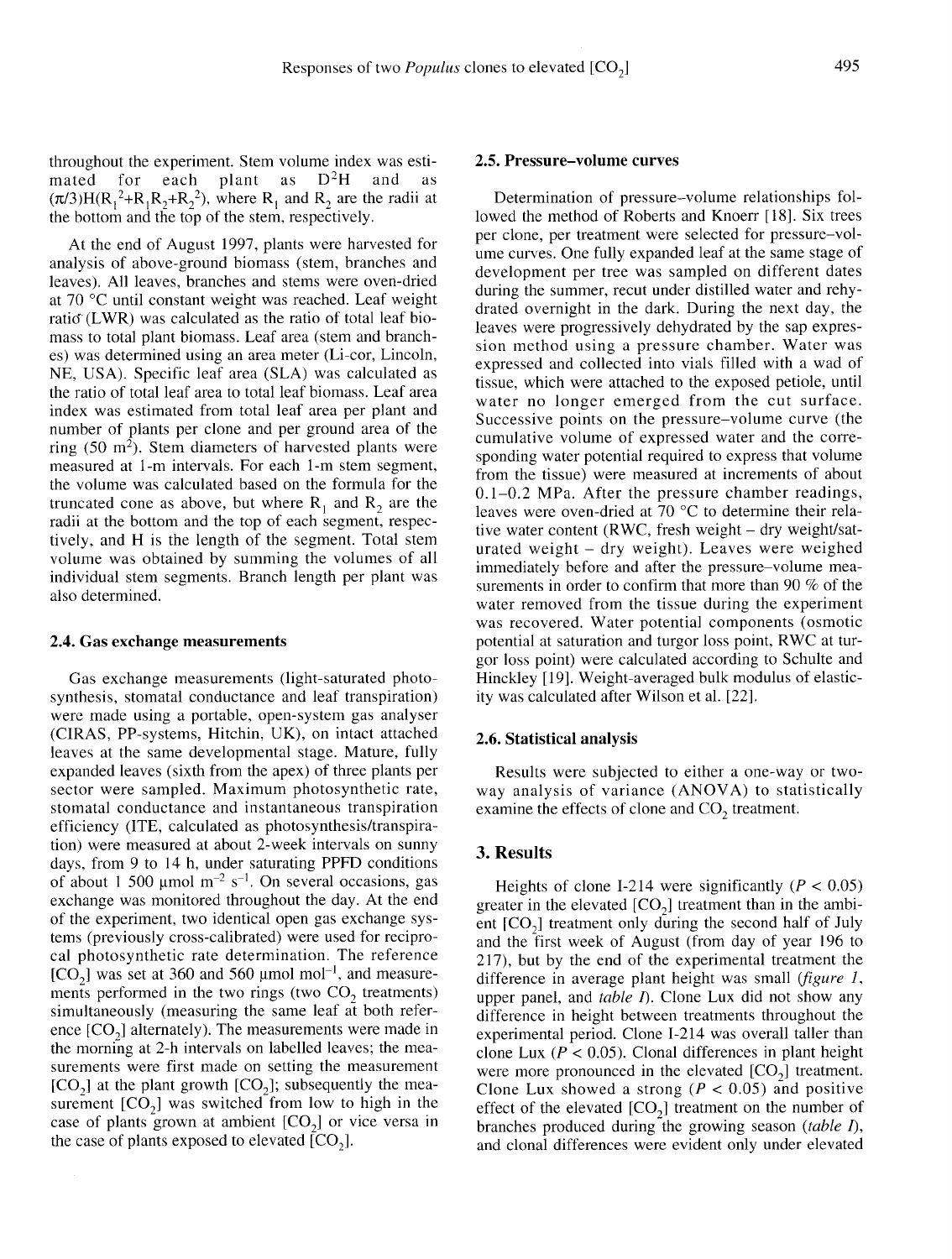| <b>Table I.</b> The effect of atmospheric CO <sub>2</sub> concentration (ambient and elevated $[CO2]$ ) on overall plant growth and on leaf area and bio- |
|-----------------------------------------------------------------------------------------------------------------------------------------------------------|
| mass characteristics of two poplar clones (I-214 and Lux) grown under field conditions for 5 months. All data refer to the end of exper-                  |
| iment.                                                                                                                                                    |

|                                     | Clone $I-214$                                                           |                                                                                           | Clone Lux                                        |                                                                        |                                                                                             |  |
|-------------------------------------|-------------------------------------------------------------------------|-------------------------------------------------------------------------------------------|--------------------------------------------------|------------------------------------------------------------------------|---------------------------------------------------------------------------------------------|--|
| $360 \text{$ umol mol <sup>-1</sup> | $560 \text{ \mu}$ mol <sup>-1</sup>                                     | $\%$ $\Delta$                                                                             | $360 \text{ \mu}$ mol <sup>-1</sup>              | $560 \text{ \mu}$ mol mol <sup>-1</sup>                                | $\%$ $\Delta$                                                                               |  |
|                                     |                                                                         |                                                                                           |                                                  |                                                                        |                                                                                             |  |
| 212.17 (5.08)                       | 220.33(5.56)                                                            | $+4$ ns                                                                                   | 198.25(5.35)                                     | 209.33(5.30)                                                           | $+6$ ns                                                                                     |  |
| 918.48 (114.09)                     | 1285.70 (173.85)                                                        | $+40*$                                                                                    | 948.10 (106.62)                                  | 1003.81 (117.00)                                                       | $+6$ ns                                                                                     |  |
| 477.87 (33.55)                      | 570.12 (30.93)                                                          | $+19 \text{ ns}^1$                                                                        | 511.91 (40.53)                                   | 541.61 (34.66)                                                         | $+6$ ns                                                                                     |  |
| 12.50(1.62)                         | 12.58(1.33)                                                             | $+0.6$ ns                                                                                 | 13.73(1.69)                                      | 18.91(2.18)                                                            | $+38*$                                                                                      |  |
| 60.88(4.50)                         | 68.84 (4.21)                                                            | $+13$ ns                                                                                  | 55.48 (3.53)                                     | 51.62 (3.49)                                                           | $-7$ ns                                                                                     |  |
|                                     |                                                                         |                                                                                           |                                                  |                                                                        |                                                                                             |  |
| 76.41 (4.92)                        | 101.78 (10.77)                                                          | $+33*$                                                                                    | 82.37 (7.85)                                     | 108.45(10.67)                                                          | $+32$ ns <sup>1</sup>                                                                       |  |
| 38.83 (6.48)                        | 67.33 (13.20)                                                           | $+73$ ns <sup>1</sup>                                                                     | 42.45 (7.03)                                     | 56.47 (10.55)                                                          | $+33$ ns                                                                                    |  |
| 115.24 (10.89)                      | 169.11 (23.24)                                                          | $+47*$                                                                                    | 124.82 (13.85)                                   | 164.92 (21.02)                                                         | $+32$ ns <sup>1</sup>                                                                       |  |
| 108.48(13.17)                       | 159.58 (19.43)                                                          | $+47*$                                                                                    | 172.69 (17.39)                                   | 226.54 (16.14)                                                         | $+31*$                                                                                      |  |
| 223.72 (18.81)                      | 328.69 (42.41)                                                          | $+47*$                                                                                    | 297.51 (26.35)                                   | 391.46 (43.52)                                                         | $+32*$                                                                                      |  |
| 0.48(0.01)                          | 0.49(0.01)                                                              | $+0$ ns                                                                                   | 0.58(0.01)                                       | 0.58(0.01)                                                             | $+0$ ns                                                                                     |  |
|                                     |                                                                         |                                                                                           |                                                  |                                                                        |                                                                                             |  |
|                                     |                                                                         |                                                                                           |                                                  |                                                                        | $-3$ ns                                                                                     |  |
|                                     |                                                                         |                                                                                           |                                                  |                                                                        | $+23*$                                                                                      |  |
|                                     |                                                                         | $+14$ ns                                                                                  |                                                  |                                                                        | $+21$ ns                                                                                    |  |
|                                     |                                                                         | $+10$ ns                                                                                  |                                                  |                                                                        | $+21$ ns                                                                                    |  |
|                                     |                                                                         |                                                                                           |                                                  |                                                                        | $-8$ ns                                                                                     |  |
| 1.60                                |                                                                         |                                                                                           | 1.90                                             | 2.30                                                                   | $+21$                                                                                       |  |
|                                     | 64.25 (1.45)<br>0.63(0.04)<br>1.03(0.21)<br>1.66(0.24)<br>152.10 (9.22) | $CO2$ treatment<br>63.92 (1.44)<br>0.65(0.04)<br>1.18(0.19)<br>1.83(0.22)<br>114.68(8.41) | $-0.5$ ns<br>$+5$ ns<br>$-25$ *<br>1.82<br>$+14$ | 59.92 (1.44)<br>0.68(0.04)<br>1.21(0.19)<br>1.89(0.22)<br>109.44(8.41) | $CO2$ treatment<br>58.33 (1.45)<br>0.83(0.04)<br>1.46(0.21)<br>2.296(0.23)<br>101.09 (8.79) |  |

Values are the means ( $\pm 1$  SE,  $n = 12$ ). Percent change = [(elevated – ambient) / ambient) × 100. Significance is also reported ( $P < 0.05$ , ns<sup>1</sup>  $P < 0.06$ ).

 $[CO<sub>2</sub>]$  (clone Lux had a higher number of branches than clone I-214). Branch length was not significantly affected by the  $CO_2$  treatment (table I), though under elevated  $[CO_1]$  branches tended to be longer ( $P < 0.05$ ) in clone Ied by the CO<sub>2</sub> treatment (*table 1*), though under elevated [CO<sub>2</sub>] branches tended to be longer ( $P < 0.05$ ) in clone I-214 and shorter in clone Lux.

We observed consistent ( $P = 0.055$ ) increases in stem volume per plant in clone I-214 but weak in clone Lux (table I). Stem volume index (both equations) was constantly and significantly  $(P < 0.05)$  greater in the elevat-(*table 1*). Stem volume index (both equations) was constantly and significantly ( $P < 0.05$ ) greater in the elevated [CO<sub>2</sub>] treatment throughout the growing season only in clone I-214 (*fieure 1*, lower panel). The incre in clone I-214 (figure 1, lower panel). The increased ed [CO<sub>2</sub>] treatment infoughout the growing season only<br>in clone I-214 (*figure 1*, lower panel). The increased<br>stem volume production in the elevated  $[CO_2]$  treatment<br>was explained not only by stimulated height growth b was explained not only by stimulated height growth but also by increased stem diameters. Clone I-214 showed a<br>significantly ( $P < 0.05$ ) larger stem volume index than<br>clone Lux only under elevated  $[CO_2]$ . significantly ( $P < 0.05$ ) larger stem volume index than clone Lux only under elevated [CO<sub>2</sub>].

At the end of the experiment there was a significant  $(P < 0.05)$  treatment difference in above-ground biomass (stem + branches + leaves) in both clones. The increase in above-ground biomass caused by the elevated  $[CO<sub>2</sub>]$  treatment was proportionally larger for clone I-214 (table I). Clone Lux showed consistently ( $P < 0.05$ ) greater total above-ground biomass than clone I-214, regardless of treatment, because of a much greater leaf

dry weight. A significant ( $P < 0.05$ ) and positive effect of the  $CO<sub>2</sub>$  enrichment was observed on the biomass of all plant parts in clone  $1-214$  (*table 1*); the largest effect of the CO<sub>2</sub> enrichment was observed on the biomass of<br>all plant parts in clone I-214 (*table I*); the largest effect<br>of elevated  $[CO_2]$  was found on branch biomass increase<br>(despite not much change in number or length o (despite not much change in number or length of branches). Biomass of branches of clone Lux did not increase significantly under elevated  $[CO<sub>2</sub>]$  despite their increase  $(P < 0.05)$  in number. The relative stimulation in biomass of other plant parts of clone Lux was smaller commass of other plant parts of clone Lux was smaller com-<br>pared to that observed for clone I-214. LWR was not<br>affected by elevated  $[CO_2]$  in both clones. LWR was<br>higher ( $P < 0.05$ ) for clone Lux than for clone I-214. higher ( $P < 0.05$ ) for clone Lux than for clone I-214, regardless of the treatment.

The number of leaves per plant did not differ between treatments throughout the study period (time course not shown, table I). Leaf area (of both main stem and branches) increased under elevated  $[CO<sub>2</sub>]$  but not significantly in clone I-214 (table I). Such a stimulation was more pronounced in clone Lux and significant ( $P < 0.05$ ) for leaves of the main stem. LAI increased in the CO<sub>2</sub>-<br>enriched ring and more evidently for clone Lux. for leaves of the main stem. LAI increased in the CO<sub>2</sub>-<br>enriched ring and more evidently for clone Lux.<br>Elevated [CO<sub>2</sub>] significantly ( $P < 0.05$ ) decreased SLA in clone I-214 but not in clone Lux (table I). Clonal differences were generally evident ( $P < 0.05$ ) in both treat-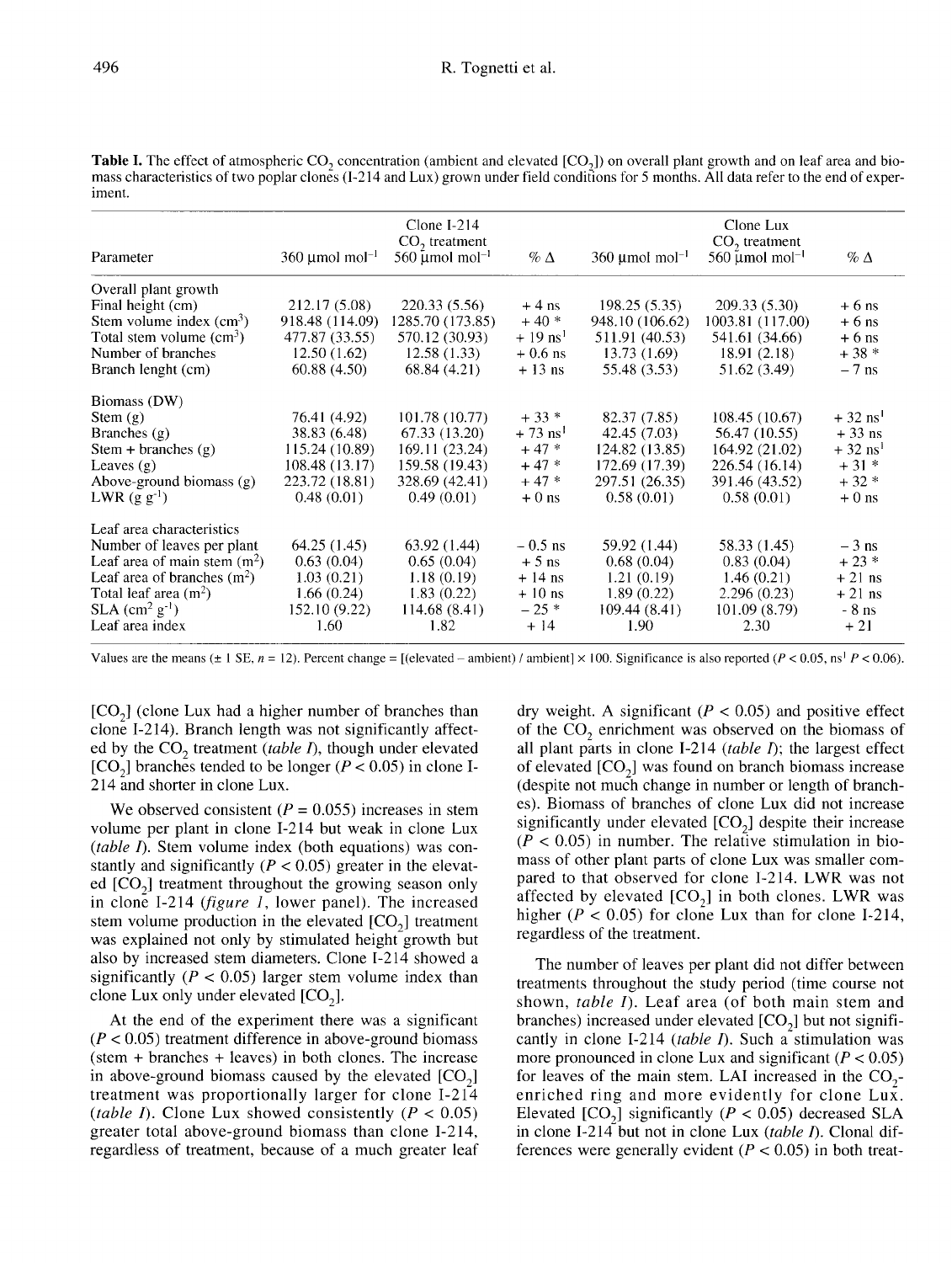

**Figure 1.** Time course of average plant height (upper panel) and stem volume index (lower panel) for two poplar clones (I-214 and Lux) grown in FACE-systems in the field in ambient or elevated  $[CO_2]$ . Vertical bars represent the standard error of the mean  $(12$  replications). Clones and treatments are referred to by symbols in the legend.

ments (relatively more pronounced in ambient  $[CO<sub>2</sub>]$  for SLA and in elevated  $[CO_2]$  for leaf area of main stem).

Photosynthetic rates at light saturation were strongly and similarly enhanced by the elevated  $[CO<sub>2</sub>]$  treatment in both clones *(table II)*. During the course of the summer, photosynthetic rates at light saturation remained in both clones (*table II*). During the course of the summer, photosynthetic rates at light saturation remained stable in the elevated  $[CO_2]$  treatment, while at ambient  $[CO_2]$  there was a decrease towards the end of th stable in the elevated  $[CO_2]$  treatment, while at ambient  $[CO_2]$  there was a decrease towards the end of the experiment (August). Stomatal conductance and leaf transpiration were generally lower in clone Lux, and were significantly decreased in the elevated  $[CO<sub>2</sub>]$  treatment, particularly in clone Lux and at the end of the experi ment *(table II)*. During the course of the summer, stomatal conductance and leaf transpiration decreased regardless of the treatment. As a result of the strong increase in photosynthetic rates and, secondarily, decrease in leaf transpiration, ITE was significantly enhanced by the elephotosynthetic rates and, secondarily, decrease in leaf<br>transpiration, ITE was significantly enhanced by the ele-<br>vated  $[CO_2]$  treatment in both clones (*table II*). The ratio<br>of internal  $[CO_2]$  (*C*) to ambient (i.e. e vated  $[CO_2]$  treatment in both clones (*table II*). The ratio of internal  $[CO_2]$  (*C<sub>i</sub>*) to ambient (i.e. external)  $[CO_2]$  $(C_a)$  did not change with CO<sub>2</sub> enrichment in both clones (table I).

The reciprocal photosynthesis measurements at high [CO<sub>2</sub>] (560 µmol mol<sup>-1</sup>), were significantly ( $P < 0.01$ ) lower for plants grown at elevated  $[CO<sub>2</sub>]$  only in the early morning and for clone I-214 ( $figure\$ 2); the growth treatment had less of an effect, as for clone Lux, but the interaction between growth treatment and measurement [CO<sub>2</sub>] was significant ( $P < 0.01$ ). Photosynthetic rates tended to decrease more steeply during the course of the morning when measurements were made at low  $[CO<sub>2</sub>]$ morning when measurements were made at low  $[CO_2]$ <br>(360 µmol mol<sup>-1</sup>). However, net photosynthesis measured under high  $[CO_2]$  was always found to be at least<br>twice (P < 0.001) that measured under low  $[CO_2]$ . This<br>was tr was true for both growth treatments and for both clones.

treatment on osmotic potentials (at turgor loss point and There was of the growth treatments and for both clones.<br>no significant effect of the elevated  $[CO_2]$ <br>smotic potentials (at turgor loss point and at saturation) in both clones (table III). Elevated  $[CO_2]$ significantly reduced the RWC at turgor loss point and increased the weight-averaged bulk modulus of elasticity only in July, and particularly in clone Lux. Clonal differences were generally small, except for the weight-averaged bulk modulus of elasticity. Osmotic potentials (at turgor loss point and at saturation) were lower in August than in July, while the bulk modulus of elasticity increased in August, except for clone Lux in elevated  $[CO<sub>2</sub>$ ].

# 4. Discussion

Clone I-214 responded positively to elevated  $[CO<sub>2</sub>]$ by increasing stem volume. The increase was much less evident in clone Lux, indicating that the stimulation by elevated  $[CO_2]$  might be affected by the genotype. The increase in stem volume in clone I-214 was primarily associated with increases in stem diameter and secondarily connected with increases in stem height. In fact, height growth stimulation tended to level off by the end of the experiment, while in stem diameter and secondar-<br>ases in stem height. In fact,<br>in response to elevated  $[CO_2]$ <br>end of the experiment, while stem volume was still increasing and was significantly larger than control trees. Many experiments conducted in manipulated environments report stimulated height arger than control trees. Many experiments conducted in<br>manipulated environments report stimulated height<br>growth in response to elevated [CO<sub>2</sub>] for poplar [2, 4, 5,<br>16]. Our experiment conducted in field conditions con-16]. Our experiment conducted in field conditions confirms the need for extreme caution in extrapolating results obtained in studies in controlled conditions to the real world.

The higher responsiveness of clone I-214 than clone Lux to elevated  $[CO<sub>2</sub>]$  was also indicated by the relatively larger increase in total branch and leaf biomass (and total above-ground biomass), though clone Lux showed total above-ground biomass), though clone Lux showed<br>more branches (though tendentially shorter) in response<br>to elevated  $[CO_2]$ , while clone I-214 did not. However,<br>LWR did not vary much in response to elevated  $[CO_3]$  i more branches (though tendentially shorter) in response<br>to elevated  $[CO_2]$ , while clone I-214 did not. However,<br>LWR did not vary much in response to elevated  $[CO_2]$  in<br>both clones, so under elevated  $[CO_2]$  trees did no LWR did not vary much in response to elevated  $[CO_2]$  in both clones, so under elevated  $[CO_2]$  trees did not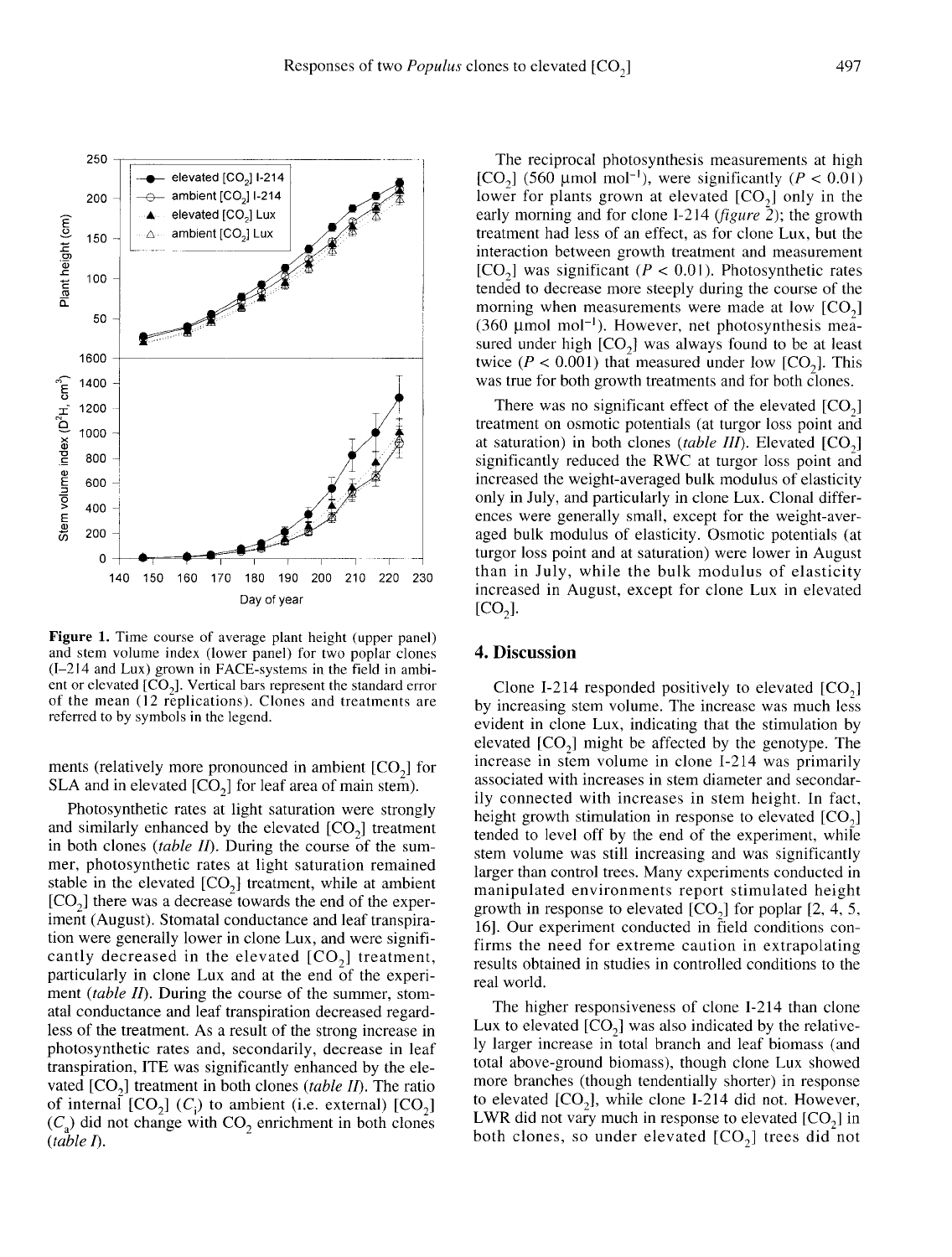**Table II.** Light-saturated photosynthesis ( $A_{\text{max}}$ ), stomatal conductance ( $g_s$ ), leaf transpiration (*E*), instantaneous transpiration efficiency (ITE) and the ratio of internal [CO<sub>2</sub>] to external [CO<sub>2</sub>] ( $C_f/C_a$ ) me

| Parameter                                        | Day   | Clone $I-214$<br>CO <sub>2</sub> treatment |                                                       | Clone Lux<br>$CO2$ treatment    |                                 | $C$ lone $(C)$ | P-level<br>Treatment (T) $C \times T$ |           |
|--------------------------------------------------|-------|--------------------------------------------|-------------------------------------------------------|---------------------------------|---------------------------------|----------------|---------------------------------------|-----------|
|                                                  | 1997  |                                            | 360 µmol mol <sup>-1</sup> 560 µmol mol <sup>-1</sup> | $360 \mu$ mol mol <sup>-1</sup> | 560 $\mu$ mol mol <sup>-1</sup> |                |                                       |           |
| $A_{\max}$                                       | 17/06 | 18.60(1.22)                                | 25.99(1.03)                                           | 17.93(0.86)                     | 25.00(0.39)                     | ns             | ***                                   | ns        |
| ( $\mu$ mol m <sup>-2</sup> s <sup>-1</sup> )    | 10/07 | 17.19(0.39)                                | 23.28(0.26)                                           | 17.53(1.32)                     | 23.21(2.45)                     | ns             | ***                                   | ns        |
|                                                  | 11/07 | 18.30(0.35)                                | 26.68(0.54)                                           | 19.27(0.25)                     | 27.64(0.03)                     | $\ast$         | ***                                   | ns        |
|                                                  | 30/07 | 19.87(0.55)                                | 23.90(0.20)                                           | 19.20(2.19)                     | 22.50(0.95)                     | ns             | $**$                                  | <b>ns</b> |
|                                                  | 12/08 | 06.61(1.93)                                | 27.05(1.34)                                           | 6.89(2.55)                      | 23.48(3.80)                     | ns             | ***                                   | ns        |
|                                                  | 17/06 | 0.65(0.05)                                 | 0.68(0.08)                                            | 0.63(0.02)                      | 0.47(0.01)                      | $\ast$         | ns                                    | $\ast$    |
| $\frac{g_s}{\text{(mol m}^{-2} \text{ s}^{-1})}$ | 10/07 | 0.50(0.04)                                 | 0.50(0.04)                                            | 0.45(0.02)                      | 0.38(0.05)                      | ***            | $\ast$                                | *         |
|                                                  | 11/07 | 0.63(0.06)                                 | 0.63(0.05)                                            | 0.55(0.02)                      | 0.48(0.04)                      | ***            | ns                                    | ns        |
|                                                  | 30/07 | 0.31(0.08)                                 | 0.17(0.01)                                            | 0.21(0.01)                      | 0.17(0.05)                      | ns             | $\ast$                                | ns        |
|                                                  | 12/08 | 0.35(0.06)                                 | 0.15(0.02)                                            | 0.25(0.05)                      | 0.13(0.03)                      | $\star$        | ***                                   | ns        |
| E                                                | 17/06 | 7.27(0.37)                                 | 7.33(0.62)                                            | 7.10(0.42)                      | 6.12(0.29)                      | ns             | ns                                    | ns        |
| (mmol $m^{-2} s^{-1}$ )                          | 10/07 | 9.26(0.08)                                 | 9.13(0.13)                                            | 9.02(0.01)                      | 8.08(0.35)                      | ***            | $***$                                 | $\ast$    |
|                                                  | 11/07 | 9.23(0.08)                                 | 9.02(0.01)                                            | 8.92(0.16)                      | 8.39(0.03)                      | ***            | ***                                   | ns        |
|                                                  | 30/07 | 4.18(0.61)                                 | 2.90(0.05)                                            | 3.32(0.04)                      | 2.64(0.30)                      | ns             | $\ast$                                | ns        |
|                                                  | 12/08 | 5.29(0.13)                                 | 3.47(0.15)                                            | 4.77(0.35)                      | 2.97(0.27)                      | $\ast$         | ***                                   | ns        |
| <b>ITE</b>                                       | 17/06 | 2.71(0.38)                                 | 3.69(0.25)                                            | 2.69(0.32)                      | 4.35(0.19)                      | ns             | ***                                   | ns        |
|                                                  | 10/07 | 1.86(0.02)                                 | 2.57(0.10)                                            | 1.95(0.13)                      | 2.86(0.16)                      | $\approx$      | ***                                   | ns        |
|                                                  | 11/07 | 1.98(0.02)                                 | 2.97(0.07)                                            | 2.17(0.08)                      | 3.30(0.01)                      | ***            | ***                                   | <b>ns</b> |
|                                                  | 30/07 | 5.08(0.72)                                 | 8.43(0.15)                                            | 6.05(0.58)                      | 9.10(1.23)                      | ns             | ***                                   | ns        |
|                                                  | 12/08 | 1.09(0.32)                                 | 8.00(0.10)                                            | 1.28(0.37)                      | 7.93(0.52)                      | ns             | ***                                   | ns        |
| $C_i/C_a$                                        | 17/06 | 0.72(0.03)                                 | 0.75(0.01)                                            | 0.72(0.02)                      | 0.70(0.01)                      | ns             | ns                                    | ns        |
|                                                  | 10/07 | 0.71(0.01)                                 | 0.73(0.01)                                            | 0.69(0.01)                      | 0.70(0.00)                      | $**$           | ns                                    | ns        |
|                                                  | 11/07 | 0.70(0.01)                                 | 0.74(0.00)                                            | 0.70(0.00)                      | 0.69(0.01)                      | $\ast$         | ns                                    | ns        |
|                                                  | 30/07 | 0.66(0.03)                                 | 0.62(0.03)                                            | 0.67(0.04)                      | 0.69(0.04)                      | ns             | ns                                    | ns        |
|                                                  | 12/08 | 0.73(0.01)                                 | 0.72(0.02)                                            | 0.75(0.00)                      | 0.70(0.03)                      | ns             | ns                                    | ns        |

Values are the means ( $\pm 1$  SE,  $n = 6-30$ ), and significance (P) (LSD test,  $P < 0.05$ ) is shown by the symbols: ns = not significant, \* = 0.05, \*\* =  $0.01$ , \*\*\* =  $0.001$ .

Table III. Leaf tissue water relation parameters, as derived from pressure-volume curves on leaves of two poplar clones (I-214 and Lux) grown under field conditions for five months at elevated and ambient atmospheric  $[CO<sub>2</sub>]$ .

|             | Parameter                                                          | Clone $I-214$<br>$CO2$ treatment |                                                                 | Clone Lux       |                                                                 | P-level        |                              |    |
|-------------|--------------------------------------------------------------------|----------------------------------|-----------------------------------------------------------------|-----------------|-----------------------------------------------------------------|----------------|------------------------------|----|
| Day<br>1997 |                                                                    |                                  | 360 $\mu$ mol mol <sup>-1</sup> 560 $\mu$ mol mol <sup>-1</sup> | $CO2$ treatment | 360 $\mu$ mol mol <sup>-1</sup> 560 $\mu$ mol mol <sup>-1</sup> | $C$ lone $(C)$ | Treatment $(T)$ $C \times T$ |    |
| 05/07       |                                                                    | 89.90(0.80)                      | 90.80(0.10)                                                     | 86.60(0.40)     | 88.50(0.70)                                                     | ***            | $**$                         | ns |
|             | $RWC_{\text{th}}(\%)$<br>$\pi_{\text{tip}}$ (MPa)                  | $-1.14(0.05)$                    | $-1.11(0.05)$                                                   | $-1.07(0.09)$   | $-1.05(0.05)$                                                   | ns             | ns                           | ns |
|             | $\pi_{sat}$ (MPa)                                                  | $-0.79(0.02)$                    | $-0.76(0.03)$                                                   | $-0.77(0.04)$   | $-0.90(0.07)$                                                   | ns             | ns                           | ns |
|             | $\epsilon$ (MPa)                                                   | 8.08(0.72)                       | 8.46(0.45)                                                      | 5.72(0.21)      | 7.95(0.76)                                                      | $**$           | $* *$                        | ns |
| 07/08       |                                                                    | 91.30(0.50)                      | 90.10(1.10)                                                     | 90.20(0.60)     | 89.20(1.10)                                                     | ns             | ns.                          | ns |
|             | $\frac{\text{RWC}_{\text{tlp}}(\%)}{\pi_{\text{tlp}}(\text{MPa})}$ | $-1.26(0.03)$                    | $-1.25(0.07)$                                                   | $-1.23(0.04)$   | $-1.16(0.04)$                                                   | ns             | ns                           | ns |
|             | $\pi_{\text{sat}}^+$ (MPa)                                         | $-1.00(0.04)$                    | $-1.04(0.11)$                                                   | $-0.94(0.08)$   | $-0.82(0.03)$                                                   | $\ast$         | ns                           | ns |
|             | $\epsilon$ (MPa)                                                   | 11.79(1.06)                      | 10.65(0.90)                                                     | 9.85(1.19)      | 7.81(0.76)                                                      | $\pm$ $\pm$    | ns                           | ns |

Values are the means ( $\pm 1$  SE,  $n = 6$ ), and significance (P) (LSD test,  $P < 0.05$ ) is shown by the symbols: ns = not significant, \* = 0.06, \*\* = 0.05, \*\*\*  $= 0.001$ .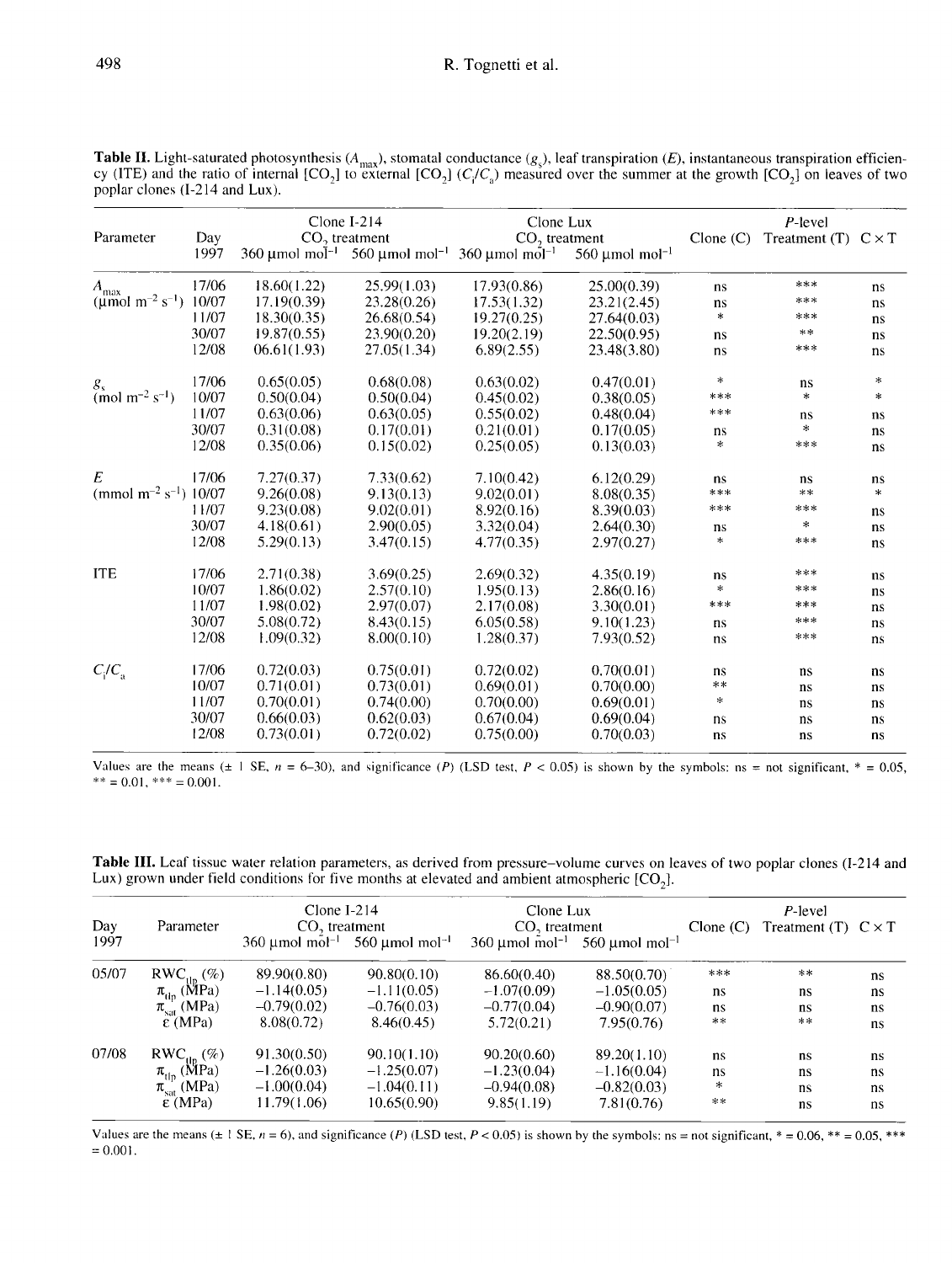

Figure 2. Time course of photosynthesis during morning hours (mid-August) of two poplar clones (I-214 and Lux) grown in FACE-systems in the field in ambient or elevated  $[CO<sub>2</sub>]$ . Measurements were made in low  $[CO<sub>2</sub>]$  (360 µmol mol<sup>-1</sup>) and under high  $[CO_2]$  (560 µmol mol<sup>-1</sup>). Vertical bars represent the standard error of the mean (6–8 replications).

become more efficient in terms of the amount of biomass produced per unit leaf. Nevertheless, clone I-214 showed a pronounced and significant decrease in SLA under the  $CO_2$  enrichment.

The total number of leaves per plant did not vary between treatments in both clones; contrasting results are reported in the literature for poplar clones [4, 16]. Although net photosynthesis per unit leaf area was significantly and similarly increased in both clones in the Although net photosynthesis per unit leaf area was significantly and similarly increased in both clones in the elevated  $[CO_2]$  treatment, there was a clonal difference with respect to the effects of the CO, enrichment on elevated  $[CO<sub>2</sub>]$  treatment, there was a clonal difference with respect to the effects of the  $CO<sub>2</sub>$  enrichment on total leaf area. Increases in leaf area (main stem leaves and with respect to the effects of the  $CO_2$  enrichment on total<br>leaf area. Increases in leaf area (main stem leaves and<br>secondarily branch leaves) under elevated  $[CO_2]$  were<br>more consistent for clone Lux, and this was refle more consistent for clone Lux, and this was reflected in a higher LAI. Differences between clones in leaf area increases under elevated  $[CO<sub>2</sub>]$  were reported by Ceulemans et al. [5].

Increases in the photosynthetic rate under elevated Increases in the photosynthetic rate under elevated  $[CO<sub>2</sub>]$  have been reported in poplar [13], as well as decreases in stomatal conductance and leaf transpiration decreases in stomatal conductance and leaf transpiration [17]. As a result of the increase in assimilation rate and decrease in leaf transpiration, ITE of leaves increased at  $[17]$ . As a result of the increase in assimilation rate and decrease in leaf transpiration, ITE of leaves increased at elevated  $[CO_2]$  in clone Lux. ITE also increased in clone I-214, despite not much reduction in leaf I-214, despite not much reduction in leaf transpiration by elevated  $[CO_2]$  in clone Lux. ITE also increased in clone<br>I-214, despite not much reduction in leaf transpiration by<br>elevated  $[CO_2]$ . This increase is a common response in<br>woody species exposed to elevated  $[CO_3]$  [3],  $1-214$ , despite not much reduction in lear transpiration by<br>elevated  $[CO_2]$ . This increase is a common response in<br>woody species exposed to elevated  $[CO_2]$  [3], but differ-<br>ences between genotypes can be important in p ences between genotypes can be important in planning future poplar plantations in Mediterranean environments. In particular, the proportionally lower leaf transpiration in clone Lux under elevated  $[CO<sub>2</sub>]$  may allow this genotype to endure drought by better modulating water usage;

but this advantage may be offset by the increased foliage area. The observed decreased stomatal conductance and leaf transpiration, regardless of the treatment, during the course of the summer may be related to the increase in course of the summer may be related to the increase in<br>VPD (vapour pressure deficit). The ratio of internal<br>[CO<sub>2</sub>] to external [CO<sub>2</sub>] was not affected by CO<sub>2</sub> enrich-<br>ment, even though at elevated [CO<sub>2</sub>] intercellular ment, even though at elevated should rise if stomata close consistently [8], suggesting  $[CO<sub>2</sub>]$  to external  $[CO<sub>2</sub>]$  was not affected by  $CO<sub>2</sub>$  enrichthat there was little or no stomatal acclimation to elevatshould rise if stomata close co<br>that there was little or no stoma<br>ed  $[CO<sub>2</sub>]$  in these poplar clones.

The decrease in photosynthesis in control trees of both clones in August was not observed in trees under elevat-The decrease in photosynthesis in control trees of both<br>clones in August was not observed in trees under elevat-<br>ed  $[CO_2]$ . Because gas diffusion through stomata was not<br>responsible for this difference, it is possible to responsible for this difference, it is possible to hypothesize that the photosynthetic machinery of leaves under elevated  $[CO<sub>2</sub>]$  can maintain its efficiency for longer either under optimal or stress conditions (e.g. heat stress). Kalina and Ceulemans [13] observed, under nonlimiting conditions of N and P content, an increased photochemical efficiency of PSII and a build up of light-harvesting complexes of PSII in two poplar clones in tochemical efficiency of PS<br>vesting complexes of PS<br>response to elevated [CO<sub>2</sub>].<br>There is ovidence in more

There is evidence in many tree species for acclimation (or down-regulation) of photosynthesis when grown long There is evidence in many tree species for acclimation<br>(or down-regulation) of photosynthesis when grown long<br>term in elevated  $[CO<sub>2</sub>]$  [11]. We found an indication of<br>acclimation only during the early morning and only acclimation only during the early morning and only in clone I-214. Gaudillère and Mousseau [10] observed a lack of early acclimation in clone I-214 which was attributed to its high sink strength (i.e. roots). Similarly, no down regulation of photosynthesis was found by Kalina and Ceulemans [13] in two hybrid poplar clones (Beauprè and Robusta). Ceulemans et al. [6], studying poplar hybrids, observed some acclimation of photosynthesis in a glasshouse experiment but not in open-top chambers. This experiment shows that negative acclimation to elevated  $[CO_2]$  can hardly be observed in the field. Nevertheless, down-regulation of photosynthesis may sometimes be observed depending on the time of day and the genotype selected for measurements.

The effect of elevated  $[CO<sub>2</sub>]$  on leaf osmotic potentials was limited. There was a significant increase in weight-averaged bulk modulus of elasticity and RWC at turgor loss point in response to elevated  $[CO<sub>2</sub>]$ , but only in July and consistently only in clone Lux. A la weight-averaged bulk modulus of elasticity and RWC at turgor loss point in response to elevated  $[CO_2]$ , but only in July and consistently only in clone Lux. A lack of marked responses to elevated  $[CO<sub>2</sub>]$  is also reported by Tschaplinski et al. [21] for American sycamore and sweetgum, and some effects for sugar maple seedlings. In contrast, Morse et al. [15] and Tognetti et al. [20] reported a lowering of osmotic potential in grey birch seedlings, and holm and downy oak trees, respectively, reported a lowering of osmotic potential in grey birch<br>seedlings, and holm and downy oak trees, respectively,<br>growing under elevated  $[CO_2]$ . The rapid growth rate of<br>the two poplar clones in well-watered conditions might the two poplar clones in well-watered conditions might growing under elevated  $[CO_2]$ . The rapid growth rate of<br>the two poplar clones in well-watered conditions might<br>have avoided the solute accumulation under high  $[CO_2]$ .